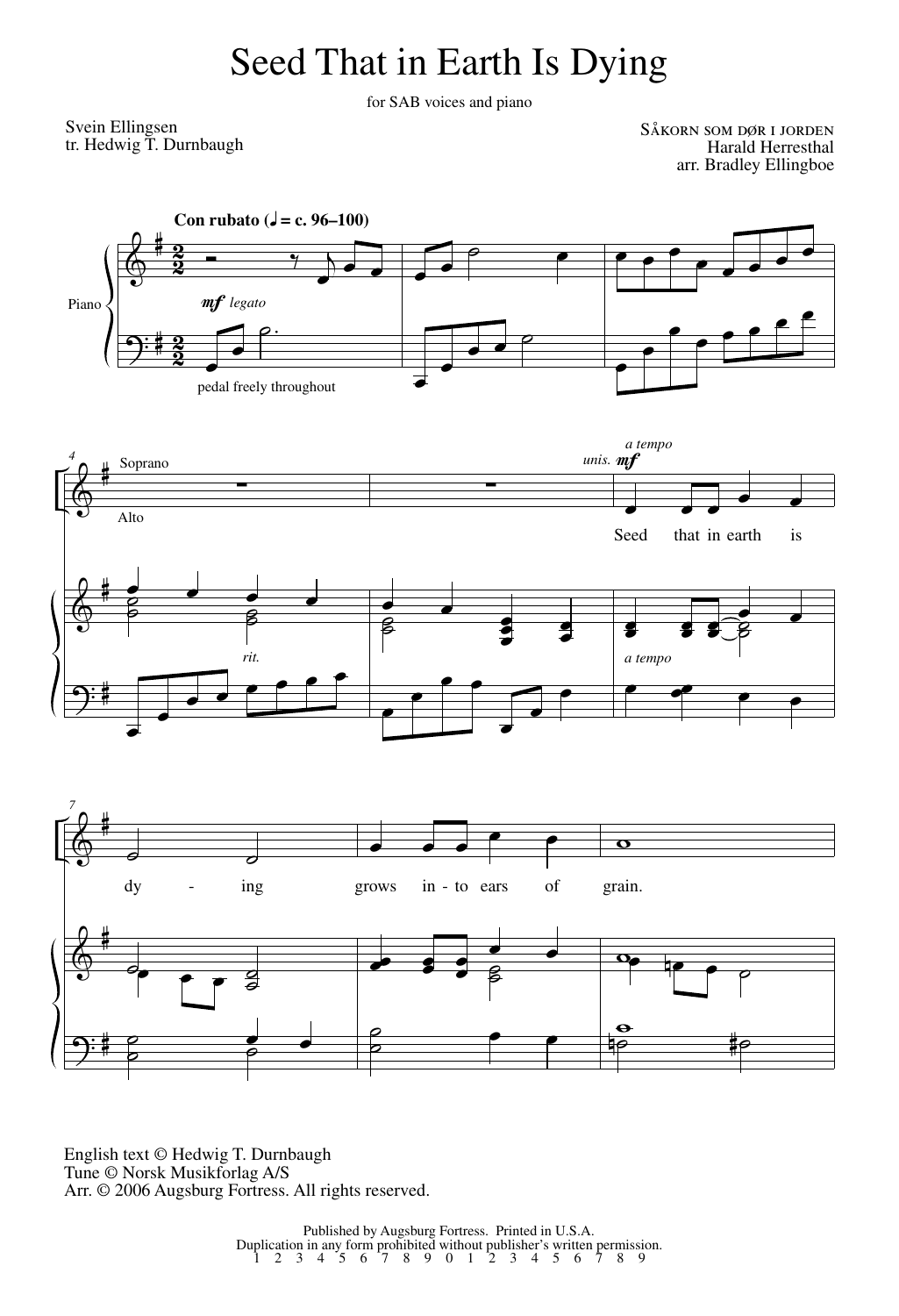

SEED THAT IN EARTH IS DYING